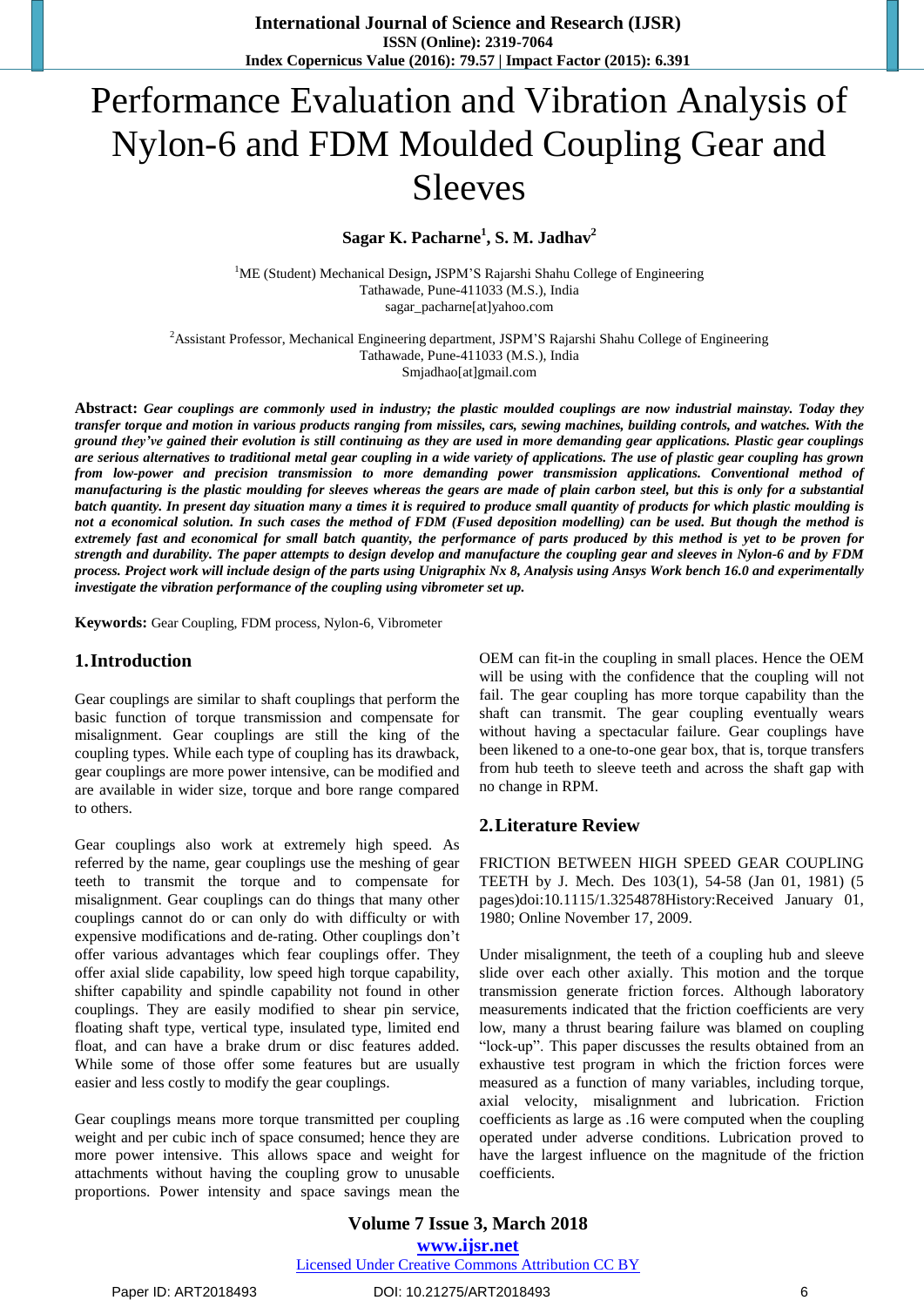COUPLING CREDIBLE FAILURE MODES AND OWNER OPTIONS TO INTERVENE by Stephen R. Locke Principal Consultant, Rotating Machinery DuPont Old Hickory, TN, USA, Proceedings of the Forty-Second Turbomachinery Symposium. September 30 – October 3, 2013, Houston, Texas.

While all machine component failures can impact reliability, cost and production, some like coupling failures may have safety risks for personnel. Intervention requires us to build appropriate steps into our machine and system designs as well as our coupling design, operation and maintenance practices. Vibration instrumentation alone can leave us vulnerable for some failure modes.

In this paper, a user's and an OEM's views are presented of the most common coupling failure modes with examples showing details in the final stages of deterioration and identifies options to enable owners to intervene in sufficient time to prevent catastrophic failure.

#### THE APPLICATION OF FLEXIBLE COUPLINGS FOR TURBOMACHINERY by Jon R. Mancuso, C. B. (Barney) Gibbons Robert E. Munyon.

Flexible couplings are too often thought of as a piece of hardware rather than a vital parts of power transmission systems. Virtually every user has a story about a piece of equipment with a coupling problem. Sometimes the coupling is the villain and just will not pet form as needed, but often the coupling is only reacting to a concealed problem and shoulders the blame for the real culprit. The basics of coupling design and operation will be presented. This presentation is intended to help the equipment user and OEM better understand the purpose of a coupling, how it accomplishes those tasks, how to best specify and utilize flexible couplings, and how to locate the real causes of coupling problems. Some of the issues discussed will be why use a flexible coupling, basic principles and terms, the differences between gear and flexible element couplings, selecting couplings for new applications, retrofitting gear couplings \'l-ith flexible element couplings and API Standard 671

WHAT CAUSES WEAR IN GEAR-TYPE COUPLINGS by M. M. Calistrat, Koppers Co., Inc., Baltimore.

Speed has a significant influence on coupling Wear: high speeds reduce the wear-rate; while low speeds can, with some lubricants, causes the coupling's failure. We can only conclude that increased rotating speed helps in improving the lubrication conditions. Worm tracks are caused by very localized welding and, as such, the sliding velocity alone cannot be blamed for this type of failure, It is likely that tracks are caused by a combination of unfavorable torques, misalignments and sliding velocities. BpG1USe little can be done about the torque, and because the alignment often cannot be controlled, the best way to a\'oid reoccurrence of worm tracks is to ill -prime the lubrication. This can be done either by supplying a larger oil flow to the coupling or by using a better grade of oil.

# **3.Problem Area**

Plastic gear couplings are serious alternatives to traditional metal gear coupling in various applications. The use of plastic gear coupling has expanded from low-power and precision motion transmission to more demanding power transmission applications. Conventional method of manufacturing is used for plastic moulding of sleeves and the gears are made of plain carbon steel, limitation with this is that it can be used only for a substantial batch quantity. In current situations many times it is required to produce small quantity of products for which plastic moulding is not an economical solution. In such cases the method of FDM (Fused deposition modelling) can be used. Even if the method is extremely fast and economical for small batch quantity, the performance of parts produced by this method is yet to be proven for strength and durability.

Processors face many challenges in creating gear geometries that maximize power while minimizing transmission error and noise. Such gear couplings call for great precision in molding concentricity, tooth geometry, and other properties. Some gear coupling involve complex movements of molds to complete the finished product, while others need precision cored teeth in extra thick sections to compensate for shrinkage. Even if the latest polymers, equipment, and tooling put the next generation of plastic gear coupling within reach of most molders, the true challenge most of the processor faces is in adapting this complete operation for such highprecision work.

Tolerances needed for precision gear coupling generally go well beyond those defined as "fine" by The Society of the Plastics Industry (see graph below). Even if the current molding machines with the latest process has provision to control the accuracy to hold mold temperature, injection pressure, and other variables within a tight enough window to allow most processors to mold precision gear coupling. Some gear molders go a step further and place pressure and temperature sensors in mold cavities to improve consistency and repeatability. Manufacturers of precision gear coupling also need specialized measuring equipment to verify gear quality, such as double-flank roll checkers for quality control and computer-controlled inspection to evaluate gear teeth and other features.

The process of plastic moulding is now a proven for tight tolerances and accuracy but the investment requirements are high and also requires more process time; hence it is uneconomical for small batch quantities.

# **4.Solution to Problem**

Fused deposition modeling (FDM) is a technology commonly used for modeling, prototyping, and production applications. One of its application is 3D [printing.](https://en.wikipedia.org/wiki/3D_printing) FDM works on a Fused deposition modeling (FDM) is a technology commonly used for modeling, prototyping, and production applications. One of its applications is 3D printing. FDM works on an "additive" principle by laying down material in layers; a plastic filament is unwound from a coil and supplies material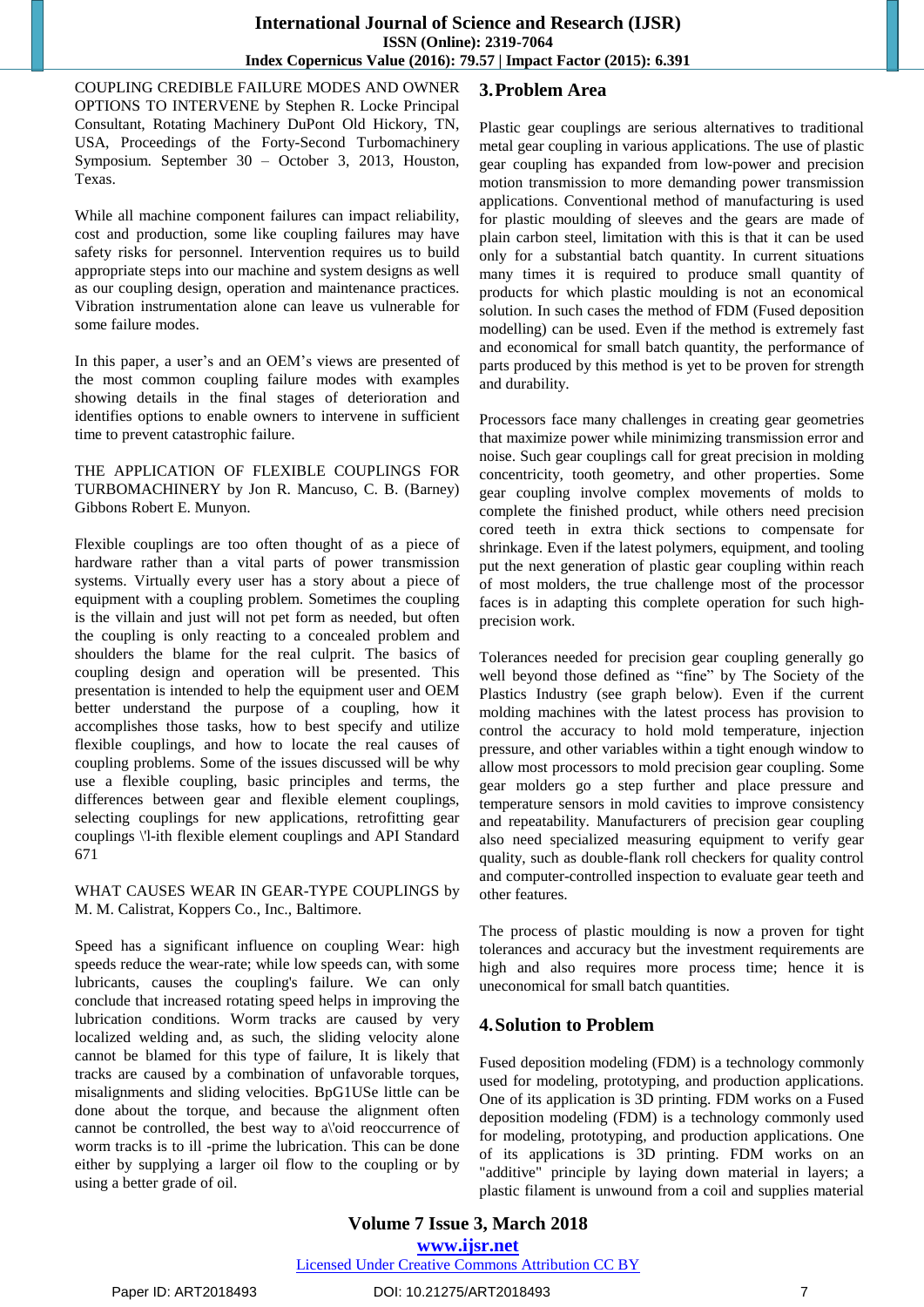#### **International Journal of Science and Research (IJSR) ISSN (Online): 2319-7064 Index Copernicus Value (2016): 79.57 | Impact Factor (2015): 6.391**

to produce the part. The technology was developed by S. Scott Crump in the late 1980s and was commercialized in 1990. The term fused deposition modeling and its abbreviation to FDM are trademarked by Stratasys Inc. The exactly equivalent term, fused filament fabrication (FFF), was coined by the members of the RepRap project to give a phrase that would be legally unconstrained in its use. It is also sometimes called Plastic Jet Printing (PJP).FDM, a prominent form of rapid prototyping, is used for prototyping and rapid manufacturing. Rapid prototyping facilitates iterative testing, and for very short runs, rapid manufacturing can be a relatively inexpensive alternative. FDM uses the thermoplastics ABS, ABSi, polyphenylsulfone (PPSF), polycarbonate (PC), and Ultem 9085, among others. These materials are used for their heat resistance properties.

But though the method is extremely fast and economical for small batch quantity, the performances of parts produced by this method are yet to be proven for strength and durability.

The paper tries to compare the load carrying capacity  $\&$ vibrations in the Nylon 6 & FDM Molded gear coupling and sleeves.

In "additive" principle by laying down material in layers; a plastic filament is unwound from a coil and supplies material to produce the part. The technology was developed by [S.](https://en.wikipedia.org/wiki/S._Scott_Crump) Scott [Crump](https://en.wikipedia.org/wiki/S._Scott_Crump) in the late 1980s and was commercialized in 1990[.\[1\]](https://en.wikipedia.org/wiki/Fused_deposition_modeling#cite_note-1) The term fused deposition modeling and its abbreviation to FDM are trademarked by [Stratasys](https://en.wikipedia.org/wiki/Stratasys) Inc. The exactly equivalent term, fused filament [fabrication](https://en.wikipedia.org/wiki/Fused_filament_fabrication) (FFF), was coined by the members of the [RepRap](https://en.wikipedia.org/wiki/RepRap) project to give a phrase that would be legally unconstrained in its use. It is also sometimes called Plastic Jet Printing (PJP).FDM, a prominent form of rapid [prototyping,](https://en.wikipedia.org/wiki/Rapid_prototyping) is used for prototyping and rapid manufacturing. Rapid prototyping facilitates iterative testing, and for very short runs, rapid manufacturing can be a relatively inexpensive alternative[.\[7\]](https://en.wikipedia.org/wiki/Fused_deposition_modeling#cite_note-7) FDM uses the [thermoplastics](https://en.wikipedia.org/wiki/Thermoplastics) ABS, ABSi, [polyphenylsulfone](https://en.wikipedia.org/wiki/Polyphenylsulfone) (PPSF), [polycarbonate](https://en.wikipedia.org/wiki/Polycarbonate) (PC), and [Ultem](https://en.wikipedia.org/wiki/Ultem) 9085, among others. These materials are used for their heat resistance properties.

But though the method is extremely fast and economical for small batch quantity, the performances of parts produced by this method are yet to be proven for strength and durability.

The paper tries to compare the load carrying capacity  $\&$ vibrations in the Nylon 6 & FDM Molded gear coupling and sleeves.

# **5.Mechanical Design**

Mechanical design phase is very important from the view of designer .as whole success of the project depends on the correct design analysis of the problem.

Designer should have adequate knowledge above physical properties of material, loads stresses, deformation, failure. Theories and wear analysi Mechanical design phase is very important from the view of designer .as whole success of the project depends on the correct design analysis of the problem.

Designer should have adequate knowledge above physical properties of material, loads stresses, deformation, failure. Theories and wear analysis, He should identify the external and internal forces acting on the machine parts,

These forces may be classified as;

- 1. Dead weight forces
- 2. Friction forces
- 3. Inertia forces
- 4. Centrifugal forces
- 5. Forces generated during power transmission etc

Designer should estimate these forces very accurately by using design equations .If he does not have sufficient information to estimate them he should make certain practical assumptions based on similar conditions which will almost satisfy the functional needs. Assumptions must always be on the safer side.

Selection of factors of safety to find working or design stress is another important step in design of working dimensions of machine elements. The correction theoretical stress values are to be made as per the kind of loads, shape of parts & application requirements.

Selection of material should be made according to the condition of loading shapes of products environment conditions & desirable properties of material. Provision should be made to minimize adopting proper lubricating methods.

In mechanical design the components are listed down & stored on the basis of their procurement in two categories

- Design parts
- Parts to be purchased

For design parts a detailed design is done & designation obtain are compared to the next highest dimension which is readily available in market. This simplifies the assembly as well as post production service work. The various tolerance on the work are specified. The process charts are prepared & passed on to the work are specified.

The parts to be readily available hence are purchased directly are selected from catalogues & specification so that it can be purchased from the retail shop with the given specifications.

#### **5.1 Motor Selection**

Single Phase Induction Motor Make: Godrej -boyce 230V, 50 Hz, Power =  $0.25$ Hp (0.185 Kw)  $Speed = 1440$  rpm (Synchronous) Frame Size =70  $Current = 1.70$  AMP Torque  $= 0.17$  Kg. M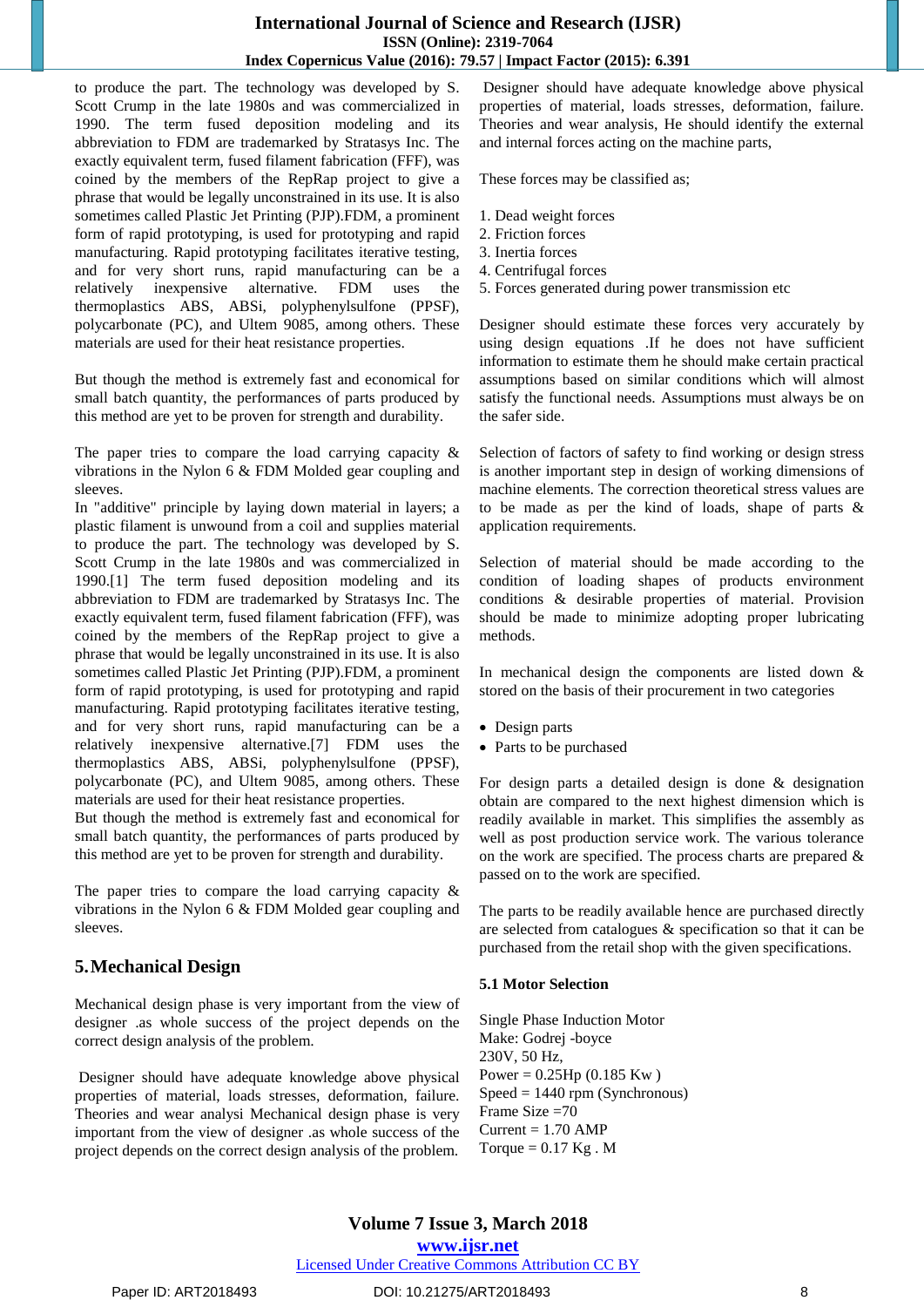#### TORQUE ANAYSIS: Torque at spindle is given by;

60  $P = \frac{2 \prod NT}{n}$  (1) Where:  $T = T$ orque at spindle (Nm)  $P = POWER (Kw)$  $N = Speed (rpm)$  $185 x 60$  $T = \frac{185x60}{2 \prod x 1440}$  (2)

 $2 \prod x 1440$ *x*  $T = 0.79$  Nm Considering 100 % overload;  $T_{\text{design}} = 2 T$  $= 1.56$  N-m  $T_{design} = 1.56$  Nm



**Figure 1:** Motor selection

# **5.2 Design of Main Shaft**

 $Tdesign = 1.56 Nm$ Selection of main shaft material

| Designation                 | <b>Ultimate Tensile</b><br>Strength $(N/mm2)$ | Yield strength<br>(N/mm 2) |
|-----------------------------|-----------------------------------------------|----------------------------|
| EN 24<br>(40Ni; 2cr; 1Mo28) | 1100                                          | 880                        |

Using ASME code of Design; Allowable shear stress; Fsall is given stress;  $Fsall = 0.30$  syt = 0.30 x 880  $= 264$  N/mm2  $Fsall = 0.18$  x Sult = 0.18 x 1100  $= 198$  N/mm2 Considering minimum of the above values; Fsall = 198 N/mm2

As shaft is provided with key way considering 25% reduction in strength.

Fsall = 198 x 0.75 =148.5 N/mm2 Considering pure torsional load;

$$
Tdesign = \frac{\prod \text{*Fsact} \cdot \text{d3}}{16} \quad (3)
$$
\n
$$
Fsact = \frac{16 \times 1.56 \times 103}{\prod} \quad (4)
$$
\n
$$
Fs act = 1.36 \text{ mm}
$$
\n
$$
As; fs act < fs all
$$

 $\Rightarrow$  Shaft is safe under torsional load.





**Figure 3:** Stresses in Shaft

As the maximum equivalent Von-mises stress (4.381 Mpa) < Allowable stress (148.5Mpa), the shaft is safe.



**Figure 4:** Deformation in Shaft

As the maximum deformation in Shaft is 0.00072 mm the Shaft is safe.

## **5.3 Design of Dynamometer Pulley**

Outside diameter of hub =40mm Inside diameter of hub =22 mm Lovejoy Coupling L-095 can be considered to be a hollow shaft subjected to torsional load

Material selection:

| Designation | <b>Ultimate Tensile</b><br>strength $(N/mm^2)$ | Yield strength<br>(N/mm <sup>2</sup> ) |  |  |  |
|-------------|------------------------------------------------|----------------------------------------|--|--|--|
| Aluminium   | 400                                            | 320                                    |  |  |  |

As Per ASME Code;  $\Rightarrow$  fs max = 100 N/mm

# **Volume 7 Issue 3, March 2018**

#### **[www.ijsr.net](file:///D:\IJSR%20Website\www.ijsr.net)**

[Licensed Under Creative Commons Attribution CC BY](http://creativecommons.org/licenses/by/4.0/)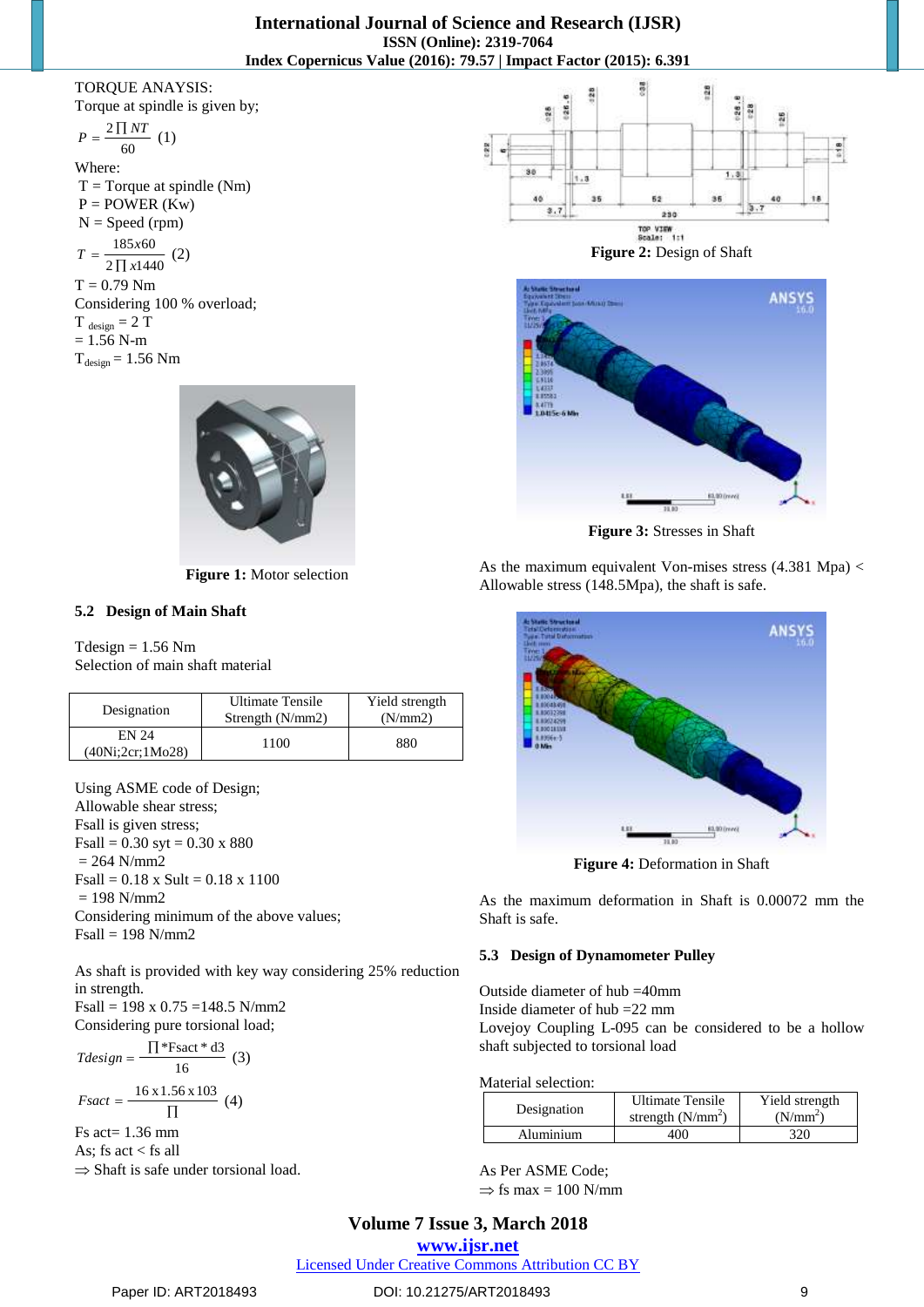\*Fsact<br>  $\frac{16}{16}$ ) x( $\frac{Do4 - Di4}{Do}$  $\left(\frac{\prod^* \text{Fsact}}{16}\right) x \left(\frac{Do4 - D}{Do}\right)$  $T = (\frac{\prod^* \text{Fsact}}{X}) x (\frac{Do4 - Di4}{X})$  (5)

fs  $act = 0.1366/mm2$ As; fs act  $\lt$  fs all Pulley is safe under torsional load.



**Figure 5:** Design of Pulley



**Figure 6:** Stresses in Pulley

As the maximum equivalent Von-mises stress  $(0.268 \text{ Mpa})$  < Allowable stress (100Mpa), the Pulley is safe.



**Figure 7:** Deformation in Pulley

As the maximum deformation is 1.15e-5 mm the pulley is safe.

## **5.4 Coupling Sizing**

One key component of sizing and selecting nearly every coupling is calculating the Nominal Torque as well as the Design Torque. Using inch (imperial) units of measurement.

Nominal Torque = Horse Power x 63025 / RPM = Application Torque

While system nominal/application torque is important to know and understand, it is imperative that this NOT be the torque used to select the coupling. According to the application of use the application torque must be multiplied by a suitable service factor to ensure the coupling is robust enough to handle the challenges of that specific application.

Design Torque=Application Torque x Service Factor = Coupling Sizing Torque

Service factors are available and listed in each manufacturer's PDF product catalog as per the application and it is this service factor that should be used when selecting your coupling. Different manufacturers do rate their couplings differently (i.e. - some companies like publishing/marketing high catalog performance values... and will compensate for their higher catalog values by insisting on higher service factors), so it is important that you use the manufacturer's published rating and not a rating found elsewhere.

Coupling Selected:

| <b>Order</b> | Only           | Hub Only Sleeve Complete Size DI [O2 L1 L2 L3 L4 L5<br>Coughter |  |  |  |  |  |  | 74788881 |                | Man Bore<br>Dispositor 14 |  |
|--------------|----------------|-----------------------------------------------------------------|--|--|--|--|--|--|----------|----------------|---------------------------|--|
| <b>Under</b> | Order:<br>Code | Ceder:<br><b>Cade</b>                                           |  |  |  |  |  |  | Terth    | <b>BEAUMAN</b> | with without              |  |
|              |                |                                                                 |  |  |  |  |  |  |          |                |                           |  |
|              |                |                                                                 |  |  |  |  |  |  |          |                |                           |  |



**Figure 8:** Nylon Sleeve Gear Coupling

## **5.5 Material for FDM gears & sleeves**

The material used for Fused deposition modeling (FDM) is ABS Polymer.

| Designation | <b>Ultimate Tensile</b><br>Strength<br>$N/mm^2$ | Yeild Strength<br>$N/mm^2$ |  |  |  |
|-------------|-------------------------------------------------|----------------------------|--|--|--|
| ABS Polymer | 60                                              |                            |  |  |  |

#### **5.6 Analysis of ABS Polymer gear & sleeves**

The sizing of coupling was selected; the analysis is done for same design with ABS Polymer as material.

# **Volume 7 Issue 3, March 2018 [www.ijsr.net](file:///D:\IJSR%20Website\www.ijsr.net)**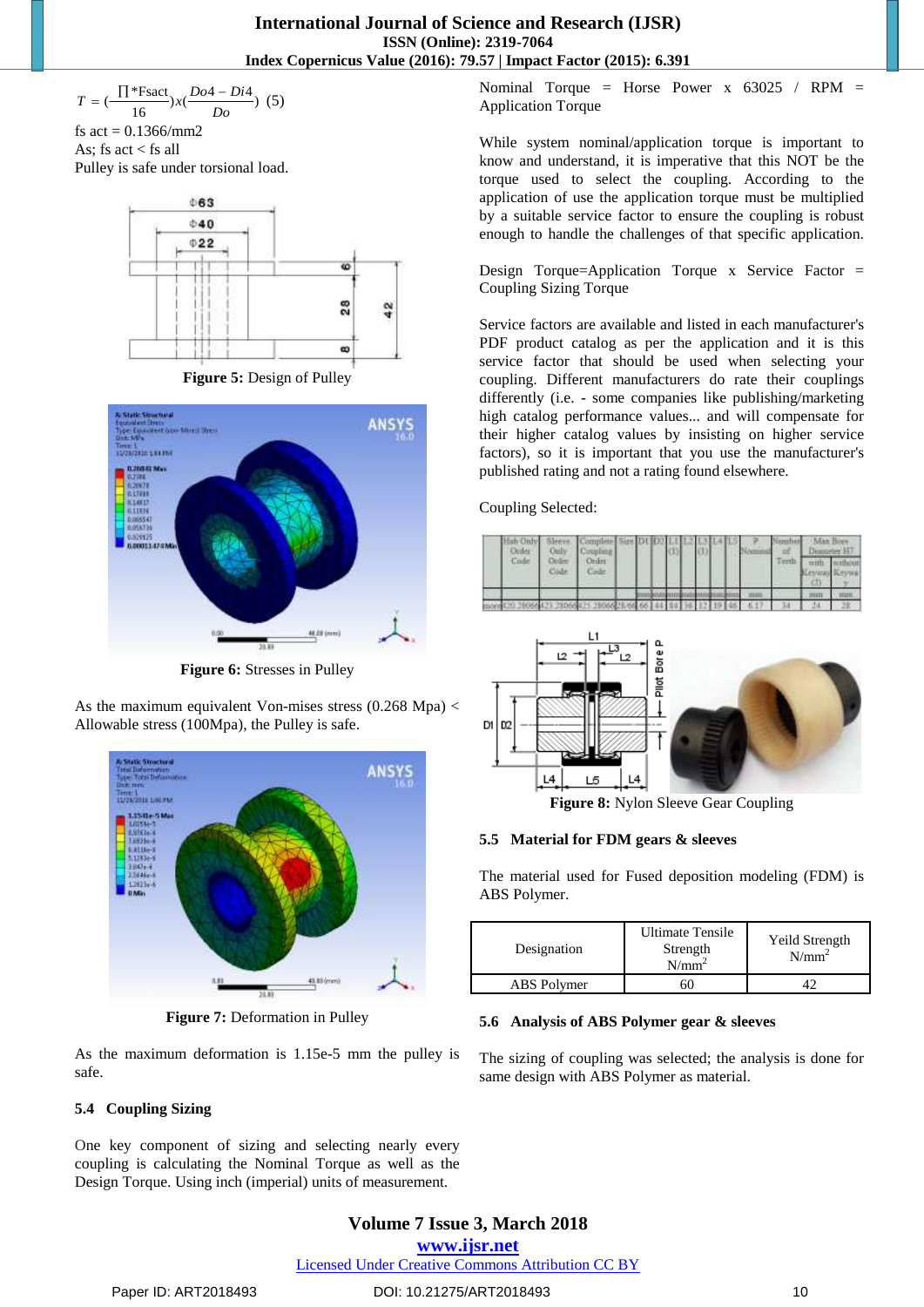

**Figure 9:** Stresses in Gear

As the maximum equivalent Von-mises stress (0.485 Mpa) < Allowable stress (30 Mpa) the gear is safe.



**Figure 10:** Deformation in Gear

As the maximum deformation is  $9.315e^{-6}$  mm the gear is safe.



**Figure 11:** Stresses in Sleeve

As the maximum equivalent Von-mises stress  $(0.269 \text{ Mpa})$  < Allowable stress (30 Mpa) the sleeve is safe.



**Figure 12:** Deformation in Sleeve

As the maximum deformation is  $7.32 e^{-6}$  mm the sleeve is safe

# **6.Manufacturing by FDM Method**

Fused deposition modelling (FDM) is an additive manufacturing technology commonly used for modelling, prototyping, and production applications. FDM works on an "additive" principle by laying down material in layers; a plastic filament or metal wire is unwound from a coil and supplies material to produce a part. The gear and sleeves are manufactured by Fused Deposition Modelling of ABS Polymer. The filament of ABS Polymer is guided to the nozzle wherein the filament is heated on or above the melting point of ABS Polymer. The Nozzle is stationary at one position whereas the platform moves in the vertical direction according to the required height of the specimen. Once the height of the platform is achieved, the nozzle starts to inject the melted polymer. The desired shape of the object is achieved as the platform moves in the horizontal plane along the X& Y axis, after completion of one layer the platform readjust the height with respect to the nozzle. Below is the gear and sleeve samples produced by Fused Deposition Modelling Method.



**Figure 13:** Gear Coupling Manufactured by FDM Process

**Volume 7 Issue 3, March 2018 [www.ijsr.net](file:///D:\IJSR%20Website\www.ijsr.net)** [Licensed Under Creative Commons Attribution CC BY](http://creativecommons.org/licenses/by/4.0/)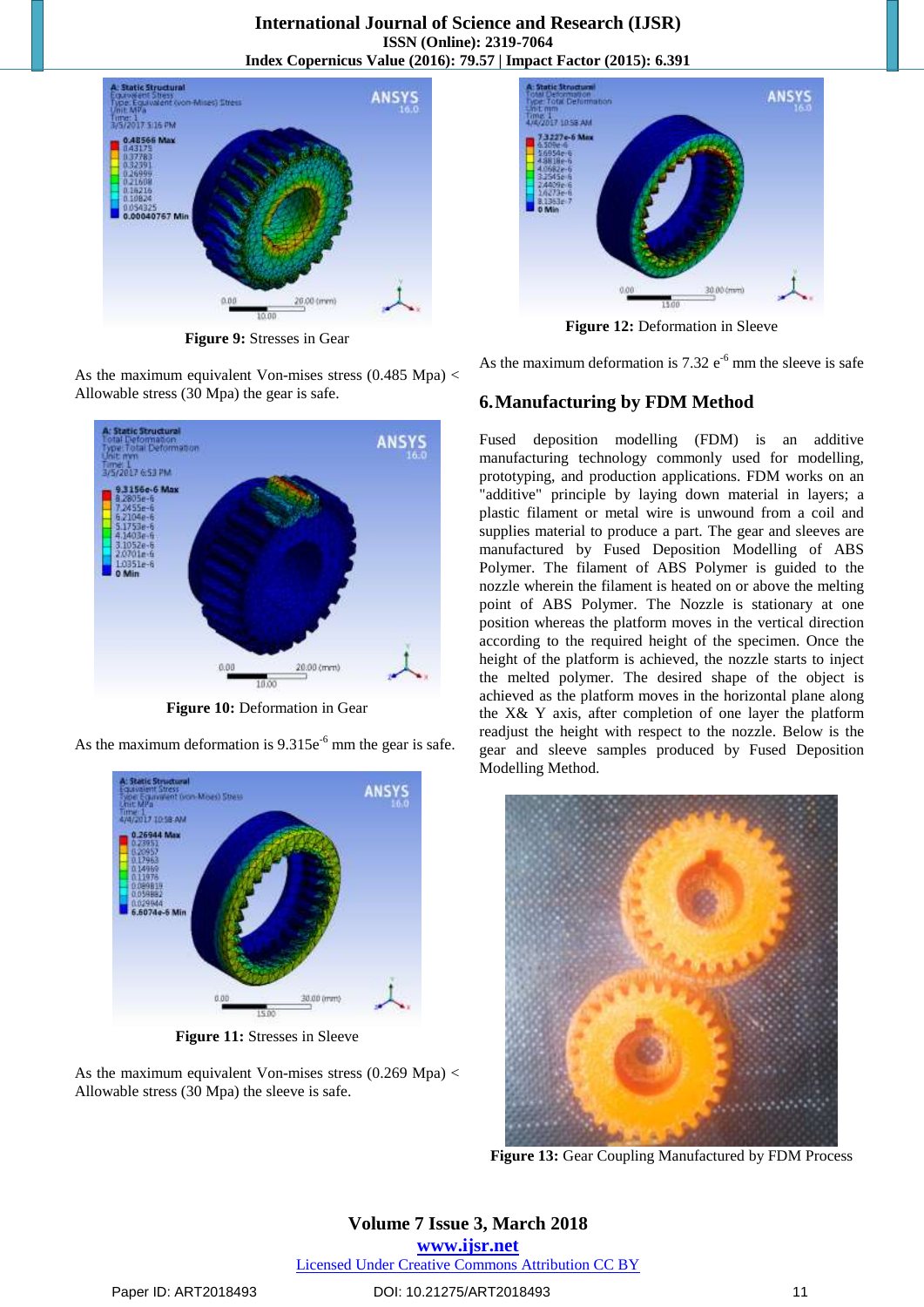# **7.Experimental Setup**

The experiment is carried to investigate if the gear couplings manufactured through FDM process are equally capable of transmitting the torque and speed to the dynamo meter pulley. We will compare the variation in speed vs load & vibration in the two types of gear couplings i.e. the standard Nylon-6 gear coupling & the ABS Polymer manufactured through the FDM process.



**Figure 14:** Experimental Setup

# **8.Comparison of Results ABS Polymer (FDM Method) Coupling with Nylon-6 Coupling**

The Nylon-6 gear couplings were used for the first time, the load was gradually increased from zero to five kg.s on the dynamo meter pulley, the same experiment was carried with FDM (ABS Polymer) gear coupling. The comparison of the results are shown in below graphs.







# **Volume 7 Issue 3, March 2018**

**[www.ijsr.net](file:///D:\IJSR%20Website\www.ijsr.net)** [Licensed Under Creative Commons Attribution CC BY](http://creativecommons.org/licenses/by/4.0/)

Ď

 $2.5$ 

3.5

**FDM** 

 $\Lambda$   $\mathbb{C}$ 

t,

ä

in hine

1.5

# Paper ID: ART2018493 DOI: 10.21275/ART2018493 12